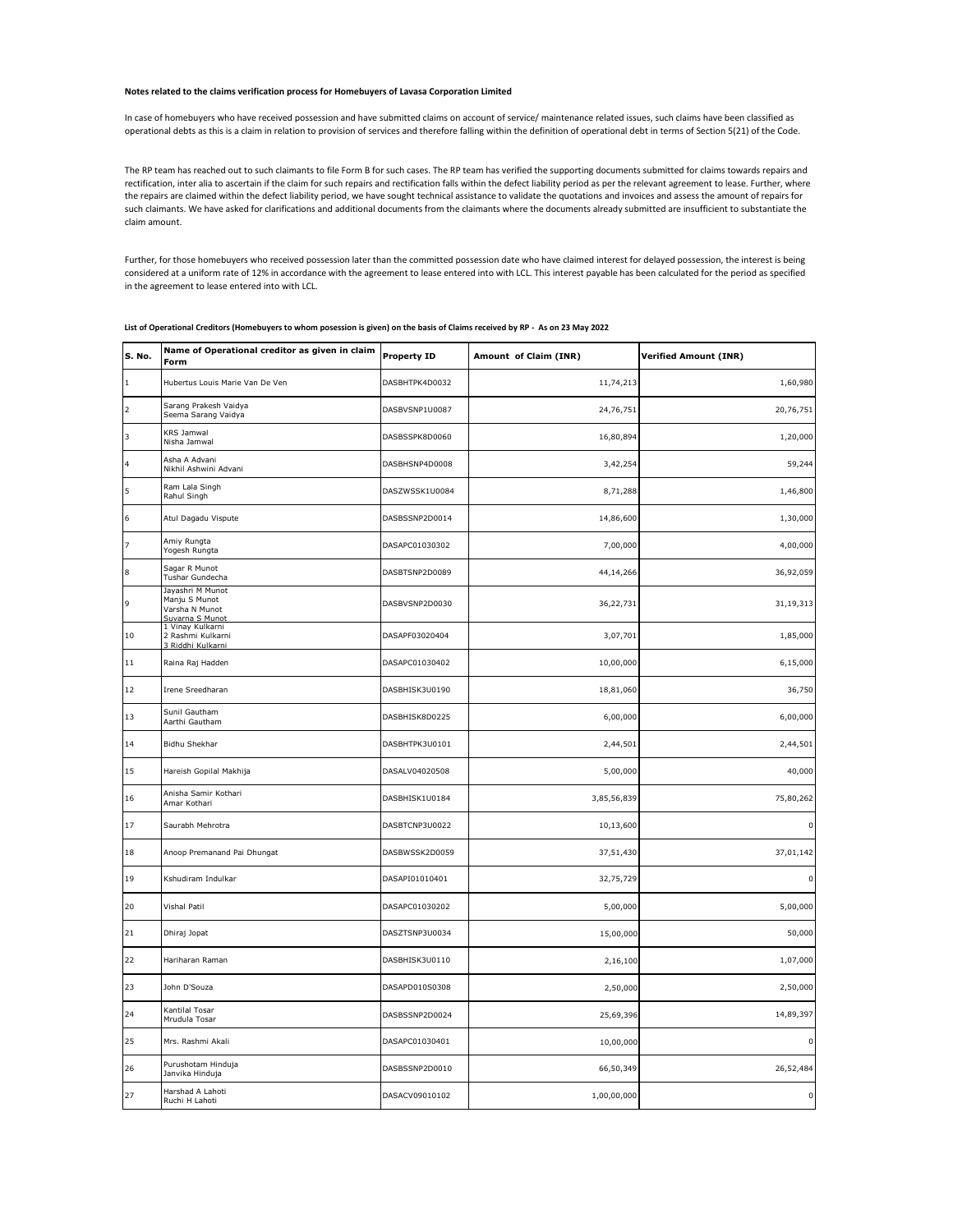| 28 | Sudesh Lamba<br>Amarjeet Lamba                       | DASAPE04020403 | 27,48,799    | 16,61,483        |
|----|------------------------------------------------------|----------------|--------------|------------------|
| 29 | Sumeet Mahendra Walia                                | DASBPSSK5U0005 | 2,39,375     | 2,39,375         |
| 30 | Alan Fernandes<br>Charmine Fernandes                 | DASALV040S0401 | 7,31,869     | 7,31,869         |
| 31 | Jainiti Singh HUF<br>Vedaniti Prasad Singh           | DASAPE01010205 | 24,45,300    | $\mathsf{o}\,\,$ |
| 32 | Mr. Prashant Sahu<br>Ms. Prathma Sahu                | DASAPI02030401 | 25,00,000    | 10,00,000        |
| 33 | Prashant M Samant                                    | DASACV081H0202 | 31,72,000    | 0                |
| 34 | Jagjit Singh Suri                                    | DASAPD01020406 | 7,01,126     | 0                |
| 35 | Milind Mahajan<br>Aarti M Mahajan<br>Ninad M Mahajan | DASBHISK8D0085 | 2,77,47,936  | 63,55,429        |
| 36 | Girish Ganpatrao Latne                               | DASALV040S0206 | 99,200       | 0                |
| 37 | Murtaza Abbas Nasikwala<br>Husian Abbas Nasikwala    | DASALV05020103 | 14,69,888    | 12,28,034        |
| 38 | Neelesh V Vernekar                                   | DASBHSNP3U0133 | 1,00,10,000  | 0                |
| 39 | Hazel Hotels & Resorts Pvt Ltd                       | DASBHCNP4D0010 | 13,65,93,121 | 0                |
| 40 | Sanjot Basappa Kurane                                | DASACV110S0106 | 17,36,000    | 0                |
| 41 | Rajan Wadhawan                                       | DASBHSNP3U0149 | 1,74,96,000  | 37,63,447        |
| 42 | Rajiv M Mehta                                        | DASAPG01030002 | 36,00,000    | $\mathbf 0$      |
| 43 | Gulshan Kumar H Papneja<br>Rital Gulshan Papneja     | DASALV04020308 | 45,88,800    | 0                |
| 44 | Radhika Malhotra Rawat                               | DASACV07010201 | 27,07,250    | 0                |
| 45 | Dhananjoy Das<br>Vidya Das                           | DASZTSNP3U0100 | 1,44,18,689  | 28,71,748        |
| 46 | Ashok B Jaisingh                                     | DASBSSNP2D0048 | 5,50,000     | 0                |
| 47 | Arunkumar Murarka<br>Renu Arunkumar Murarka          | DASAPE04020102 | 42,97,800    | $\mathbf{0}$     |
| 48 | Mohan Kumar Gadige                                   | DASALV03020203 | 19,73,184    | 19,64,258        |
| 49 | Sudhir Adettiwar                                     | DASBHSNP3U0107 | 1,71,45,764  | $\pmb{0}$        |
| 50 | Umesh Nambiar                                        | DASALV040S0110 | 40,00,000    | 0                |
| 51 | Venkateshwar Tradelink Pvt. Ltd.                     | DASAPE04020303 | 2,80,228     | $\mathsf{o}\,\,$ |
| 52 | Sharda Infraprojects Ltd                             | DASBVCPK4D0009 | 1,24,44,229  | 1,24,44,229      |
| 53 | Srawan Killa & Nikhil Killa                          | DASAPE05030301 | 57,82,650    | $\overline{0}$   |
| 54 | Priyadarshani A. Doshi                               | DASAPC01030303 | 51,56,228    | 0                |
| 55 | Shalini Rajiv Sheth                                  | DASBVSNP1U0070 | 53,40,378    | 65,815           |
| 56 | Shirley Swarup<br>Swapn Swarup                       | DASBHISK3U0120 | 2,71,80,553  | 56,92,873        |
| 57 | Seema Mahendra Munot<br>Raunak Abhay Munot           | DASBVSNP2D0038 | 24,61,844    | 12,60,273        |
| 58 | Sujata Kishor Munot                                  | DASBVSNP2D0040 | 24,61,844    | 12,60,273        |
| 59 | Neeta Vineet Goyal                                   | DASBTSNP2D0047 | 2,01,75,750  | $\mathbf 0$      |
| 60 | Marushka Saumil Shah                                 | DASBLCSK8D0017 | 9,67,860     | 0                |
| 61 | Rukmini Dahanukar                                    | DASAPD01030304 | 12,34,870    | $\mathsf{o}\,\,$ |
| 62 | Krishnan Rajgopal<br>Aruna Rajagopal                 | DASALV02020501 | 59,50,000    | 10,00,000        |
| 63 | Lalita Gaikwad                                       | DASALV01020206 | 65,47,666    | $\mathbf 0$      |
| 64 | Banishree Das<br>Subrat Mishra                       | DASAPE03010204 | 7,60,000     | 1,70,702         |
| 65 | 1. Naveen Wahi<br>2. Ritika Wahi                     | DASACV11010301 | 36,16,992    | 8,12,175         |